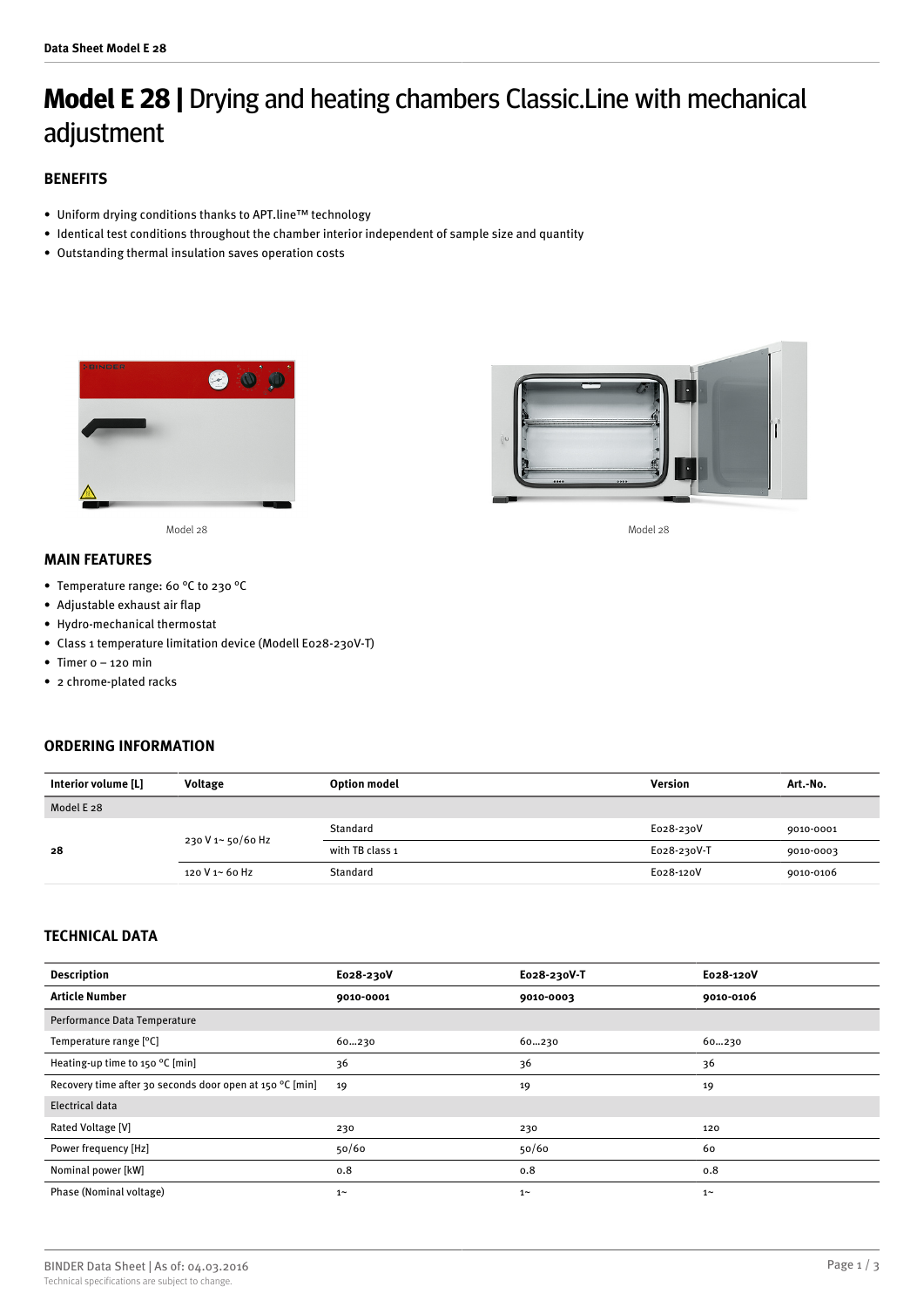### **Data Sheet Model E 28**

| <b>Description</b>                    | E028-230V   | E028-230V-T  | E028-120V    |
|---------------------------------------|-------------|--------------|--------------|
| <b>Article Number</b>                 | 9010-0001   | 9010-0003    | 9010-0106    |
| <b>Measures - Outer dimensions</b>    |             |              |              |
| Width net [mm]                        | 580         | 580          | 580          |
| Height net [mm]                       | 405         | 405          | 405          |
| Depth net [mm]                        | 425         | 425          | 425          |
| Wall clearance back [mm]              | 160         | 160          | 160          |
| Wall clearance sidewise [mm]          | 100         | 100          | 100          |
| <b>Measures - Doors</b>               |             |              |              |
| Unit doors                            | $\mathbf 1$ | $\mathbf{1}$ | $\mathbf{1}$ |
| <b>Measures - Internal Dimensions</b> |             |              |              |
| Width [mm]                            | 400         | 400          | 400          |
| Height [mm]                           | 280         | 280          | 280          |
| Depth [mm]                            | 250         | 250          | 250          |
| <b>Measures</b>                       |             |              |              |
| Interior volume [L]                   | 28          | 28           | 28           |
| Net weight of the unit (empty) [kg]   | 22          | 22           | 22           |
| Interior volume [kg]                  | 25          | 25           | 25           |
| Load per rack [kg]                    | 10          | 10           | 10           |

# **OPTIONS AND ACCESSORIES**

| <b>Designation</b>                             | <b>Description</b>                                                         | $\star$           | Art.-No.  |
|------------------------------------------------|----------------------------------------------------------------------------|-------------------|-----------|
| Calibration certificate.<br>expanded           | each measurement at additional measuring point or testing temperature      |                   | 8012-0022 |
| <b>Calibration certificate.</b><br>temperature | for temperature, measurement in center of chamber at specified temperature |                   | 8012-0030 |
| <b>Magnetic Pouch (A4)</b>                     | insert pouch with magnetic strip                                           |                   | 1007-0065 |
| pH-neutral detergent                           | concentrated, for gentle remove of residual contaminants; 1 kg             |                   | 1002-0016 |
| Rack                                           | chrome plated                                                              | $\qquad \qquad -$ | 6004-0001 |
| <b>Rubber pads</b>                             | set of 4 anti-slip feet, for safe stacking of unit                         |                   | 8012-0702 |
| Shelf, perforated                              | stainless steel                                                            |                   | 6004-0028 |
|                                                |                                                                            |                   |           |

\* Notes › See last page

# **SERVICES**

| <b>Designation</b>                               | <b>Description</b>                                                                       | $\star$                  | Art.-No. |
|--------------------------------------------------|------------------------------------------------------------------------------------------|--------------------------|----------|
| Installation services                            |                                                                                          |                          |          |
| Installation                                     | and set up of unit at operating location, connect to existing connections                | 13, 18                   | DL100100 |
| Preventive maintenance                           |                                                                                          |                          |          |
| Preventive maintenance                           | Executive of equipment inspection according to maintenance plan                          | 14, 18                   | DL200100 |
| <b>Calibration services</b>                      |                                                                                          |                          |          |
| Calibration temperature                          | including certificate, one measuring point in center of chamber at specified temperature | 14, 16, 17,<br>18        | DL300101 |
| <b>Warranty service</b>                          |                                                                                          |                          |          |
| Extension of the warranty from 2 to 3<br>vears   | beginning with the date of delivery, wearing parts are not included                      | $\overline{\phantom{0}}$ | DL001041 |
| Extension of the warranty from 2 to $5$<br>years | beginning with the date of delivery, wearing parts are not included                      | $\overline{\phantom{0}}$ | DL001042 |

\* Notes › See last page